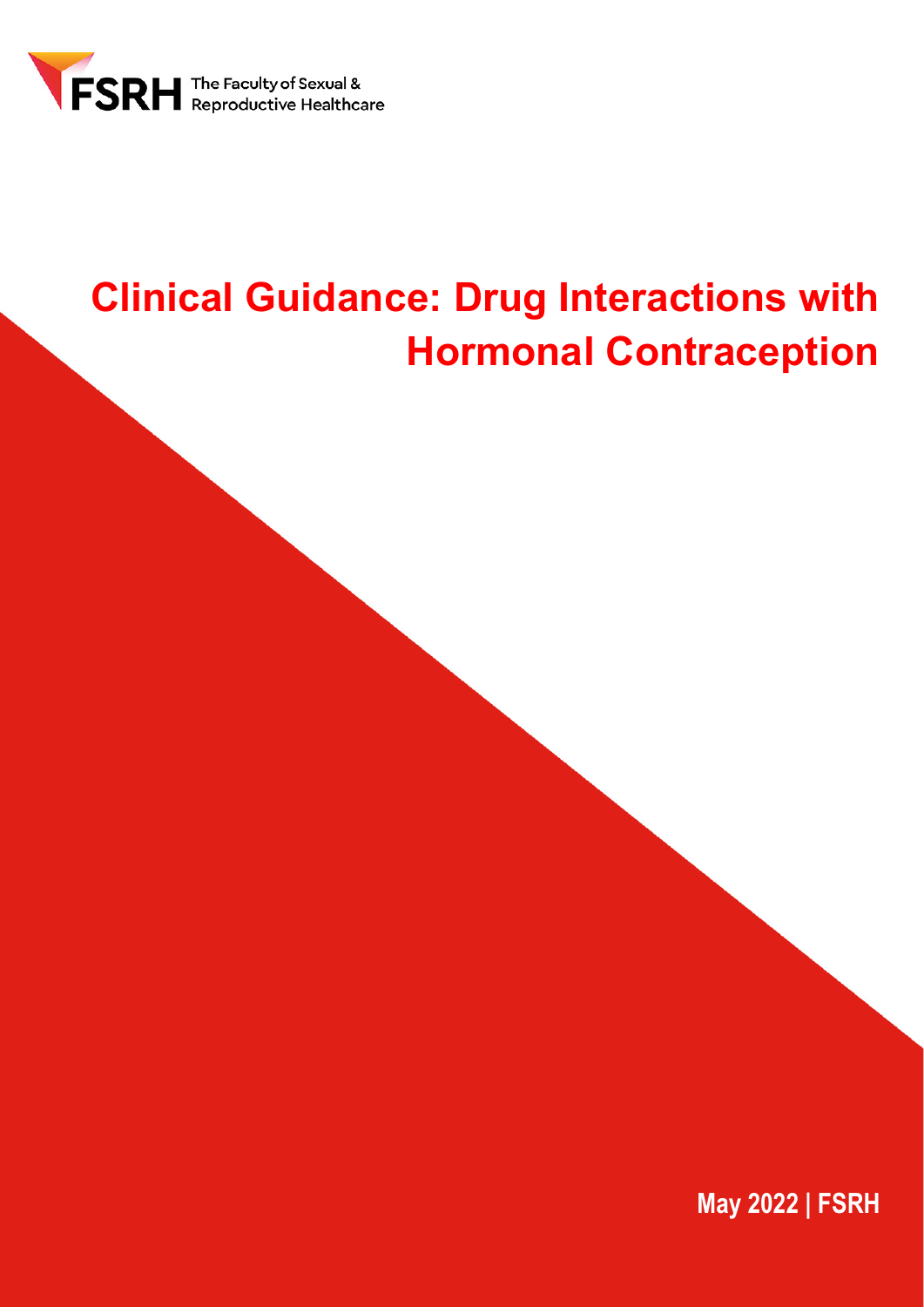# Drug Interactions with Hormonal **FSRH** Contraception (May 2022)

#### **1. Purpose and scope**

This update of the FSRH CEU Drug Interactions with hormonal contraception guidance gives general information about the types of drug interaction that relate to hormonal contraception. Such interactions could affect (increase or reduce) exposure to contraceptive hormones (and thus contraceptive effectiveness and safety of hormonal contraception). Contraceptive hormones may themselves affect (increase or reduce) exposure to other drugs that an individual is taking (and thus effectiveness and safety of those drugs). It is essential, therefore, that contraceptive providers take a drug history and check for drug interactions prior to provision of hormonal contraception.

The guidance document no longer includes lists of examples of drugs that interact with hormonal contraception: this function is much more effectively and robustly fulfilled by the accessible, comprehensive, and regularly updated drug interactions resources provided by the **[British National Formulary](https://bnf.nice.org.uk/interaction/)** and the **[University of Liverpool HIV Drug Interaction Checker](https://www.hiv-druginteractions.org/)**.

At the time of publishing, FSRH CEU is finalising a guidance document on interactions between contraception and HIV drugs.

#### **Suggested good practice points**

 **Always ask about use of prescription, non-prescription and recreational drug use, and use of herbal preparations and dietary supplements when providing contraception.**

Check the **BNF drug interactions checker** or via the **BNF app** to ensure that you are using upto-<br>to-date drug interactions information. (If you have a Medicines Complete login, you can **search for interactions between multiple drugs at [Stockley's Drug Interactions\).](https://about.medicinescomplete.com/publication/stockleys-drug-interactions/)**

**For interactions between hormonal contraception and drugs used for management of HIV/viral hepatitis, please see the <b>University of Liverpool HIV Drug Interaction Checker**.

### **2. What evidence do we have to inform drug interactions with hormonal contraception?**

For many drugs, there is not direct study evidence to inform how they affect exposure to contraceptive hormones, effectiveness of contraception, or how contraceptive hormones affect the activity of the drug. Often, we rely on extrapolation from studies of interaction between other drugs to predict expected drug interactions with hormonal contraception. Sometimes the only available evidence is a small number of individual case reports that suggest an interaction.

Even if it is known that a drug reduces exposure to contraceptive hormones, there is rarely study evidence to inform how significantly that reduction affects contraceptive effectiveness. And as serum levels of contraceptive hormones vary widely between individuals using the same contraceptive method, drug interactions could affect contraceptive effectiveness differently for different individuals.

Generally, therefore, FSRH CEU guidance tends to err on the side of caution if there is potential for an interaction that could reduce effectiveness of contraception. This is particularly true during use of teratogenic or potentially teratogenic drugs (some of which are, themselves, enzyme inducers) when effectiveness of contraception is crucial to avoid fetal exposure to the teratogen. **As an example, see [FAQ](#page-7-0) for information relating to topiramate.**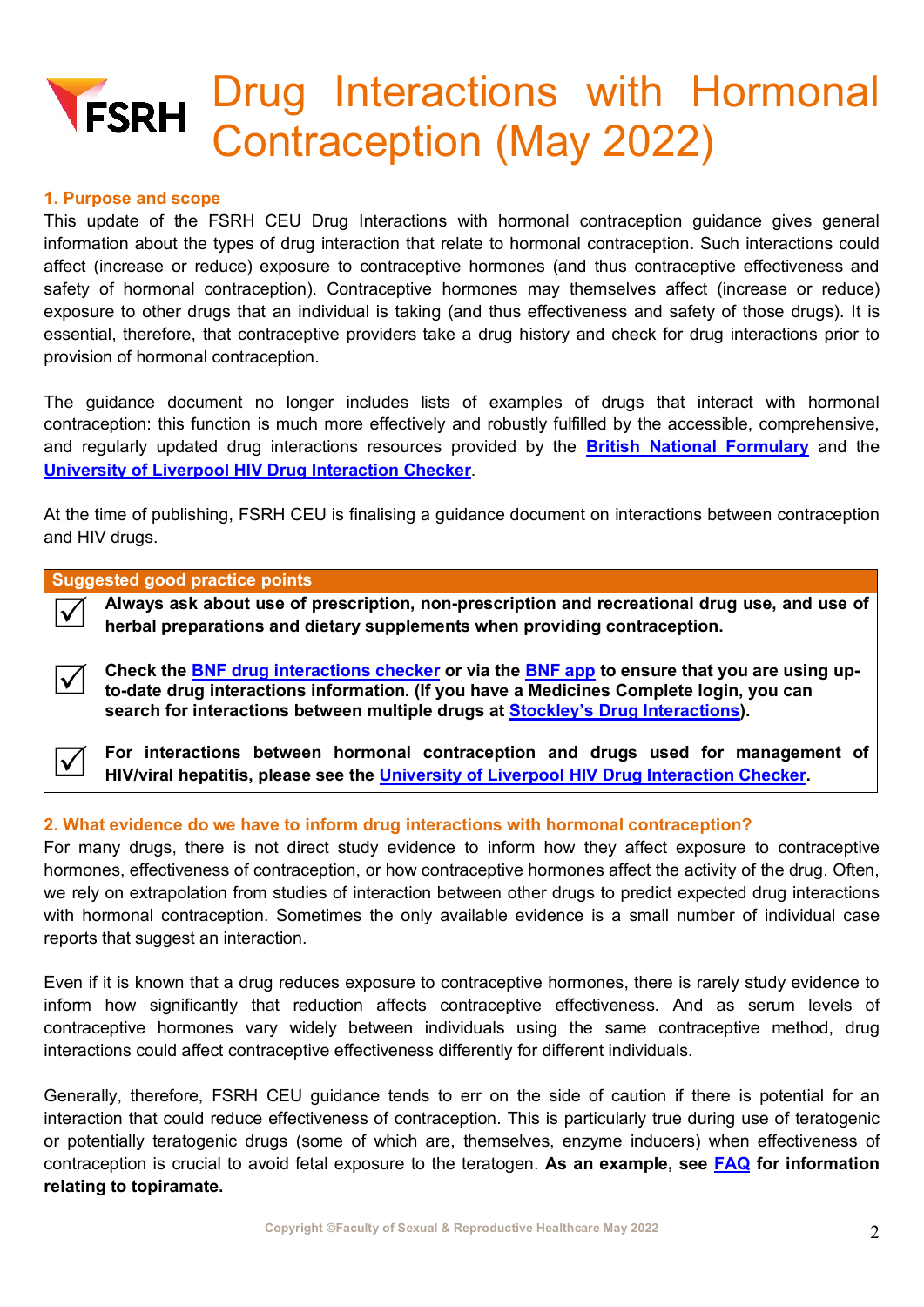# **3. Types of drug interactions**

#### **3.1 Pharmacokinetic drug interactions**

Pharmacokinetic drug interactions occur when one drug alters the absorption, distribution, metabolism, or excretion of another, changing its bioavailability. Key pharmacokinetic interactions that relate to hormonal contraception are described below.

#### <span id="page-2-0"></span>**3.1.1 Pharmacokinetic interactions that could reduce contraceptive effectiveness**

The most important pharmacokinetic interaction affecting hormonal contraception is with **drugs that** *induce* **hepatic cytochrome P450 enzymes** and increase clearance of contraceptive hormones. This could result in reduced contraceptive effectiveness of all combined hormonal contraceptive methods, all progestogen-only pills, the etonogestrel implant and oral emergency contraception. Contraceptive effectiveness of the progestogen-only injection (which achieves high serum progestogen levels), locally acting levonorgestrelreleasing intrauterine systems (and the copper IUD) is not apparently affected by enzyme-inducing drugs.

**Other important pharmacokinetic drug interactions** that could affect exposure to contraceptive hormones result from reduced absorption due to use of drugs that induce vomiting or severe diarrhoea, drugs that alter gut transit, chelating drugs, and drugs that alter gastric pH.

There has previously been concern about the effect of broad-spectrum antibiotics on contraceptive effectiveness of combined hormonal contraception because of **interference with enterohepatic circulation of estrogens**. Ethinylestradiol and progestogens are conjugated in the liver and intestinal mucosa and the conjugates are excreted in faeces. Some of the ethinylestradiol conjugates (but not progestogen conjugates) undergo cleavage by colonic bacteria and the active ethinylestradiol is reabsorbed. This enterohepatic circulation of ethinylestradiol varies between individuals but is not considered to contribute significantly to contraceptive effectiveness of combined hormonal contraception. So, although use of non-enzyme-inducing antibiotics could affect colonic flora and reduce enterohepatic circulation of ethinylestradiol (or estradiol), established guidance (supported by the available evidence) is that contraceptive effectiveness of combined hormonal contraception is not affected. **No additional contraceptive precaution is required during use of an antibiotic unless the antibiotic is an enzyme inducer or the antibiotic (and/or the illness being treated) causes vomiting or diarrhoea. See [FSRH CEU statement.](https://www.fsrh.org/standards-and-guidance/documents/fsrh-ceu-response-to-study-analysis-of-reports-of-unintended/)**

### **3.1.2 Pharmacokinetic interactions that could increase exposure to contraceptive hormones**

Concomitant use **of drugs that** *inhibit* **cytochrome P450** with hormonal contraception could result in increased exposure to contraceptive hormones and potentially increased side effects. In the case of ethinylestradiol, elevated serum levels could theoretically result in increased risk of thrombosis.

# **3.1.3 Pharmacokinetic interactions of contraceptive hormones that could affect exposure to other drugs being taken**

Use of contraceptive hormones can affect exposure to other drugs that an individual is taking, with potential loss of effectiveness of those drugs if exposure is reduced, or toxicity if exposure is increased. For example, combined hormonal contraception induces glucuronidation of lamotrigine and reduces lamotrigine exposure. This could reduce seizure control during use of combined hormonal contraception and risk lamotrigine toxicity during any hormone-free interval.

### **3.2 Pharmacodynamic drug interactions**

Pharmacodynamic drug interactions occur between when the pharmacological effect of one drug influences the pharmacological effect of another by synergy or antagonism. For example, progestogen-only contraception could reduce the effectiveness of ulipristal acetate emergency contraception because of opposing action at progesterone receptors.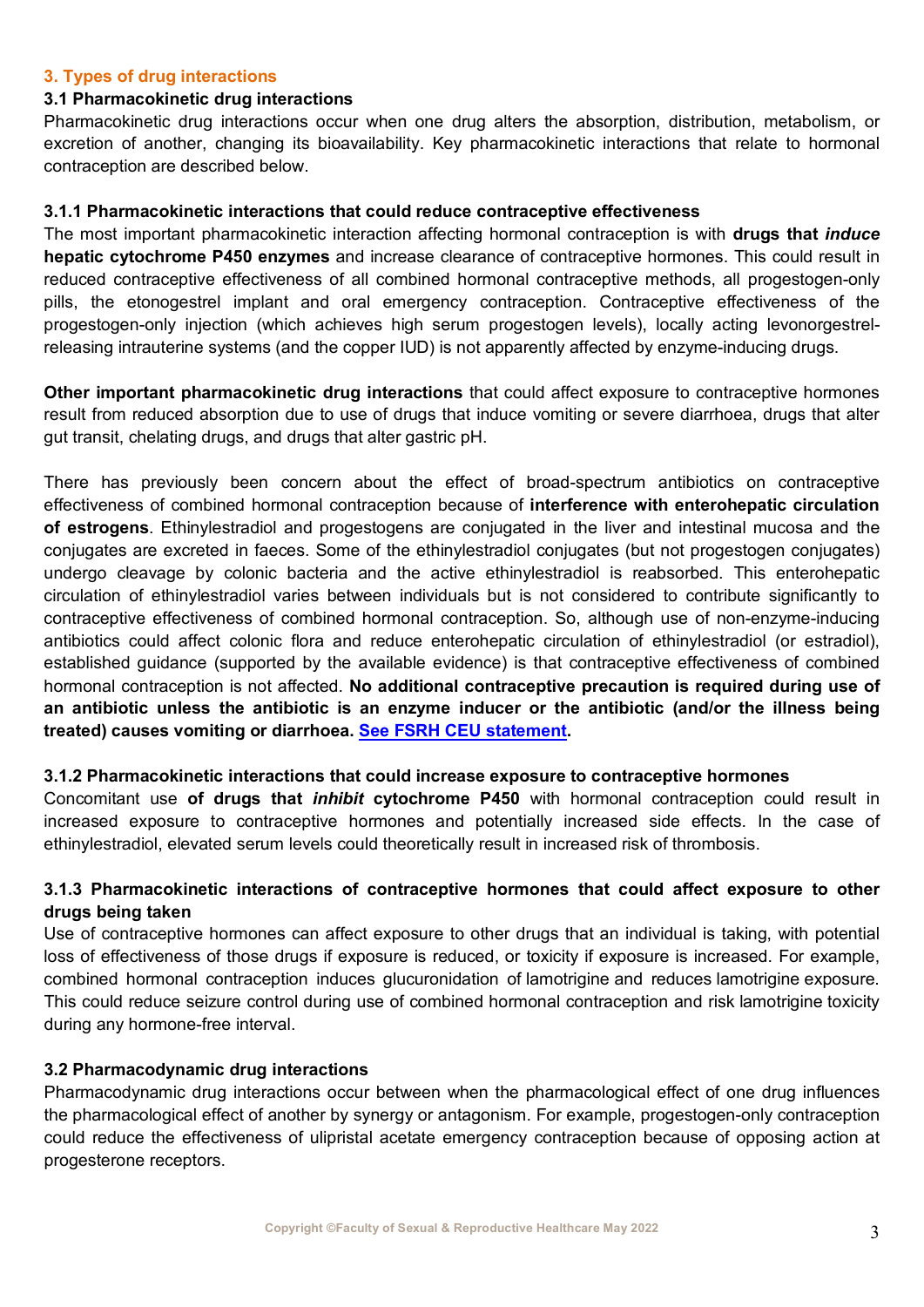Drospirenone is an aldosterone antagonist with potassium-sparing properties. Use of the drospirenone progestogen-only pill (DRSP POP) is not recommended during use of potassium-sparing diuretics or potassium supplements that also increase serum potassium. Pharmacodynamic interaction between the DRSP POP and drugs such as ACE inhibitors and angiotensin II receptor antagonists could also potentially increase risk of hyperkalaemia.

### **4. Contraception during use of enzyme-inducing drugs**

Hepatic clearance of contraceptive hormones is increased during use of an enzyme-inducing drug and for some time after stopping the enzyme inducer (**[see section 3.1.1](#page-2-0)**).

# **Key information**

**Enzyme-inducing drugs could reduce contraceptive effectiveness of all combined hormonal contraception, all progestogen-only pills, the etonogestrel implant and oral emergency contraception.** 

#### **Suggested good practice points**

 **Individuals using an enzyme-inducing drug should be offered a reliable contraceptive method that is unaffected by the enzyme inducer. Intrauterine contraception and depot medroxyprogesterone acetate (either intramuscular or subcutaneous) are appropriate options - for medically eligible individuals - in this situation.** 

 **Individuals using an enzyme-inducing drug who require emergency contraception should be advised that effectiveness of oral emergency contraception could be reduced. They should be offered a copper IUD if indicated. If a copper IUD is unacceptable, unsuitable or unavailable, a double dose (3mg) of levonorgestrel oral emergency contraception or a single dose (30mg) of ulipristal acetate oral emergency contraception can be offered if indicated, with advice that effectiveness is unknown.**

Short-term users (<2 months) of an enzyme inducer may wish to consider continuing their **existing method of contraception and using condoms reliably in addition during use of the enzyme inducer and for 28 days after it has been stopped (this is not recommended during use of a teratogen).** 

| Quick reference guide: enzyme-inducing drugs and contraception                                                                     |                                                                              |                                                                                                                                                                                                                                                                                                                                                       |                                                                                                                                                                                                                                                                                                        |  |  |
|------------------------------------------------------------------------------------------------------------------------------------|------------------------------------------------------------------------------|-------------------------------------------------------------------------------------------------------------------------------------------------------------------------------------------------------------------------------------------------------------------------------------------------------------------------------------------------------|--------------------------------------------------------------------------------------------------------------------------------------------------------------------------------------------------------------------------------------------------------------------------------------------------------|--|--|
| <b>Method</b>                                                                                                                      | Key information and                                                          |                                                                                                                                                                                                                                                                                                                                                       | <b>Additional information</b>                                                                                                                                                                                                                                                                          |  |  |
|                                                                                                                                    | guidance                                                                     |                                                                                                                                                                                                                                                                                                                                                       |                                                                                                                                                                                                                                                                                                        |  |  |
| <b>CHC</b><br>(combined<br>pill, patch<br>or vaginal<br>ring)                                                                      |                                                                              | Contraceptive<br>effectiveness could<br>be reduced.<br>Use not advised                                                                                                                                                                                                                                                                                | Users of enzyme-inducing drugs should always be advised to use<br>$\bullet$<br>an alternative effective contraceptive method that is not affected by<br>enzyme induction.<br>Users of enzyme-inducing drugs (except the potent enzyme<br>inducers rifampicin/rifabutin) for whom alternative effective |  |  |
|                                                                                                                                    | during use of the<br>enzyme inducer and<br>for 28 days after<br>stopping it. | contraception is not acceptable may, in exceptional circumstances,<br>consider use of two ethinylestradiol (EE) monophasic combined<br>oral contraceptive pills together containing a total of 50µg of EE<br>$(30\mu g + 20\mu g)$ . These should be used in a continuous regimen (or<br>tricycled with a shortened hormone-free interval of 4 days). |                                                                                                                                                                                                                                                                                                        |  |  |
|                                                                                                                                    |                                                                              | Recommend an<br>alternative effective<br>method.                                                                                                                                                                                                                                                                                                      | The user should be aware that contraceptive effectiveness is<br>$\circ$<br>not guaranteed and that there could be increased risk of<br>thrombosis if exposure to EE is increased.<br>Use of two combined contraceptive patches or two combined<br>contraceptive rings together is not recommended.     |  |  |
| No interaction: method suitable Copotential interaction: caution required Coknown interaction: avoid and advise alternative method |                                                                              |                                                                                                                                                                                                                                                                                                                                                       |                                                                                                                                                                                                                                                                                                        |  |  |

*Continued on next page*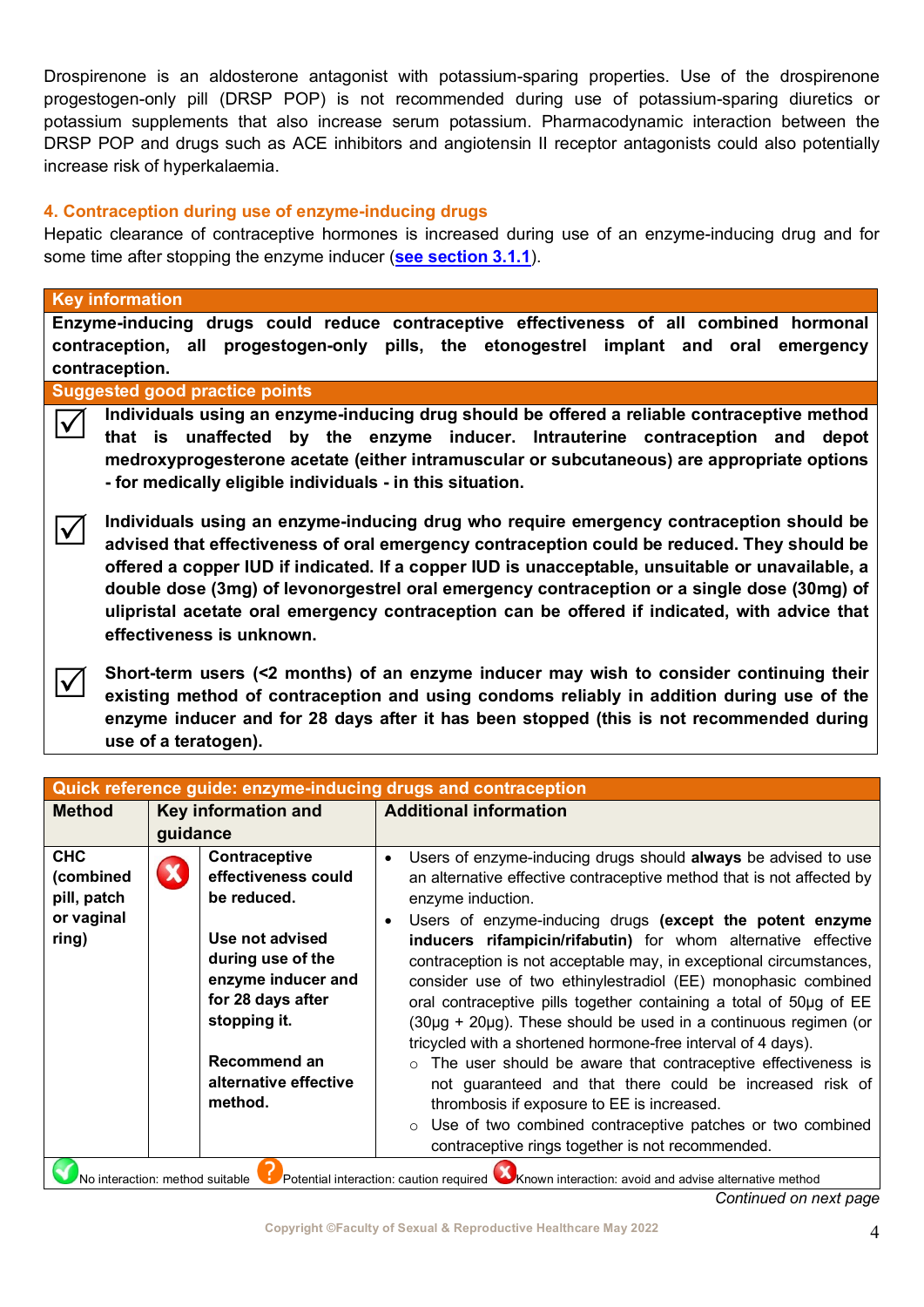| Quick reference guide: enzyme-inducing drugs and contraception (continued)                                                        |              |                                                                                                                                                                                                                                                                               |                                                                   |  |  |
|-----------------------------------------------------------------------------------------------------------------------------------|--------------|-------------------------------------------------------------------------------------------------------------------------------------------------------------------------------------------------------------------------------------------------------------------------------|-------------------------------------------------------------------|--|--|
| <b>Method</b>                                                                                                                     |              | Key information and guidance                                                                                                                                                                                                                                                  | <b>Additional information</b>                                     |  |  |
| <b>POP</b>                                                                                                                        | $\mathbf{X}$ | Contraceptive effectiveness could be reduced.                                                                                                                                                                                                                                 | Use of two progestogen-only pills<br>$\bullet$                    |  |  |
| (traditional                                                                                                                      |              |                                                                                                                                                                                                                                                                               | together is not recommended in this                               |  |  |
| POP, DSG                                                                                                                          |              | Use not advised during use of the enzyme                                                                                                                                                                                                                                      | situation.                                                        |  |  |
| POP and                                                                                                                           |              | inducer and for 28 days after stopping it.                                                                                                                                                                                                                                    |                                                                   |  |  |
| <b>DRSP POP)</b>                                                                                                                  |              | Recommend an alternative effective method.                                                                                                                                                                                                                                    |                                                                   |  |  |
| <b>ENG-IMP</b>                                                                                                                    |              | Contraceptive effectiveness could be reduced.                                                                                                                                                                                                                                 | • Use of two implants together is not                             |  |  |
|                                                                                                                                   | $\mathbf x$  |                                                                                                                                                                                                                                                                               | recommended.                                                      |  |  |
|                                                                                                                                   |              | Use not advised during use of the enzyme                                                                                                                                                                                                                                      |                                                                   |  |  |
|                                                                                                                                   |              | inducer and for 28 days after stopping it.                                                                                                                                                                                                                                    |                                                                   |  |  |
|                                                                                                                                   |              |                                                                                                                                                                                                                                                                               |                                                                   |  |  |
|                                                                                                                                   |              | Recommend an alternative effective method.                                                                                                                                                                                                                                    |                                                                   |  |  |
| <b>DMPA</b>                                                                                                                       |              | No expected effect on contraceptive                                                                                                                                                                                                                                           | Serum progestogen levels are<br>$\bullet$                         |  |  |
|                                                                                                                                   |              | effectiveness.                                                                                                                                                                                                                                                                | expected to remain adequate.                                      |  |  |
|                                                                                                                                   |              |                                                                                                                                                                                                                                                                               |                                                                   |  |  |
|                                                                                                                                   |              | No need for extra precautions.                                                                                                                                                                                                                                                |                                                                   |  |  |
| <b>LNG-IUS</b>                                                                                                                    |              | No expected effect on contraceptive                                                                                                                                                                                                                                           | Local progestogen effect on<br>$\bullet$                          |  |  |
|                                                                                                                                   |              | effectiveness.                                                                                                                                                                                                                                                                | endometrium unaffected by enzyme                                  |  |  |
|                                                                                                                                   |              |                                                                                                                                                                                                                                                                               | induction.                                                        |  |  |
|                                                                                                                                   |              | No need for extra precautions.                                                                                                                                                                                                                                                |                                                                   |  |  |
| <b>Cu-IUD</b>                                                                                                                     |              | No effect on contraceptive effectiveness.                                                                                                                                                                                                                                     | Unaffected by enzyme induction.<br>$\bullet$                      |  |  |
|                                                                                                                                   |              |                                                                                                                                                                                                                                                                               | The Cu-IUD is the most effective<br>$\bullet$                     |  |  |
|                                                                                                                                   |              | No need for extra precautions.                                                                                                                                                                                                                                                | method of emergency contraception.                                |  |  |
|                                                                                                                                   |              |                                                                                                                                                                                                                                                                               |                                                                   |  |  |
| <b>LNG-EC</b>                                                                                                                     | ?            | <b>Effectiveness for emergency contraception</b>                                                                                                                                                                                                                              | Double dose LNG-EC (2 x 1.5 mg<br>$\bullet$                       |  |  |
|                                                                                                                                   |              | could be reduced.                                                                                                                                                                                                                                                             | LNG tablets taken together) can be                                |  |  |
|                                                                                                                                   |              |                                                                                                                                                                                                                                                                               | offered within 96 hours of unprotected                            |  |  |
|                                                                                                                                   |              | Offer a Cu-IUD if appropriate. If Cu-IUD not<br>appropriate or not acceptable, consider offering                                                                                                                                                                              | intercourse if Cu-IUD<br>sexual<br>is.<br>declined or unsuitable. |  |  |
|                                                                                                                                   |              | double dose LNG-EC.                                                                                                                                                                                                                                                           |                                                                   |  |  |
|                                                                                                                                   |              |                                                                                                                                                                                                                                                                               | The effectiveness of 3 mg oral LNG                                |  |  |
|                                                                                                                                   |              |                                                                                                                                                                                                                                                                               | for emergency contraception in this                               |  |  |
|                                                                                                                                   |              |                                                                                                                                                                                                                                                                               | situation is unknown.                                             |  |  |
|                                                                                                                                   |              |                                                                                                                                                                                                                                                                               |                                                                   |  |  |
| <b>UPA-EC</b>                                                                                                                     | ?            | Effectiveness for emergency contraception                                                                                                                                                                                                                                     | Use of double dose UPA-EC is not                                  |  |  |
|                                                                                                                                   |              | could be reduced.                                                                                                                                                                                                                                                             | recommended.                                                      |  |  |
|                                                                                                                                   |              |                                                                                                                                                                                                                                                                               | The effectiveness of UPA-EC<br>$\bullet$                          |  |  |
|                                                                                                                                   |              | Offer a Cu-IUD if appropriate.                                                                                                                                                                                                                                                | compared to that of double-dose                                   |  |  |
|                                                                                                                                   |              |                                                                                                                                                                                                                                                                               | (3mg) LNG in this situation is                                    |  |  |
|                                                                                                                                   |              |                                                                                                                                                                                                                                                                               | unknown.                                                          |  |  |
| Potential interaction: caution required Known interaction: avoid and advise alternative method<br>No interaction: method suitable |              |                                                                                                                                                                                                                                                                               |                                                                   |  |  |
|                                                                                                                                   |              | Contraceptive methods: CHC, combined hormonal contraception; Cu-IUD, copper intrauterine device; DMPA, progestogen-only injectable: depot                                                                                                                                     |                                                                   |  |  |
|                                                                                                                                   |              | medroxyprogesterone acetate; DRSP POP, drospirenone progestogen-only pill; DSG POP, desogestrel progestogen-only pill; EC, emergency<br>contraception; IMP, progestogen-only implant; LNG-IUS, levonorgestrel-releasing intrauterine system; POP, progestogen-only pill; LNG, |                                                                   |  |  |

levonorgestrel; UPA, ulipristal acetate.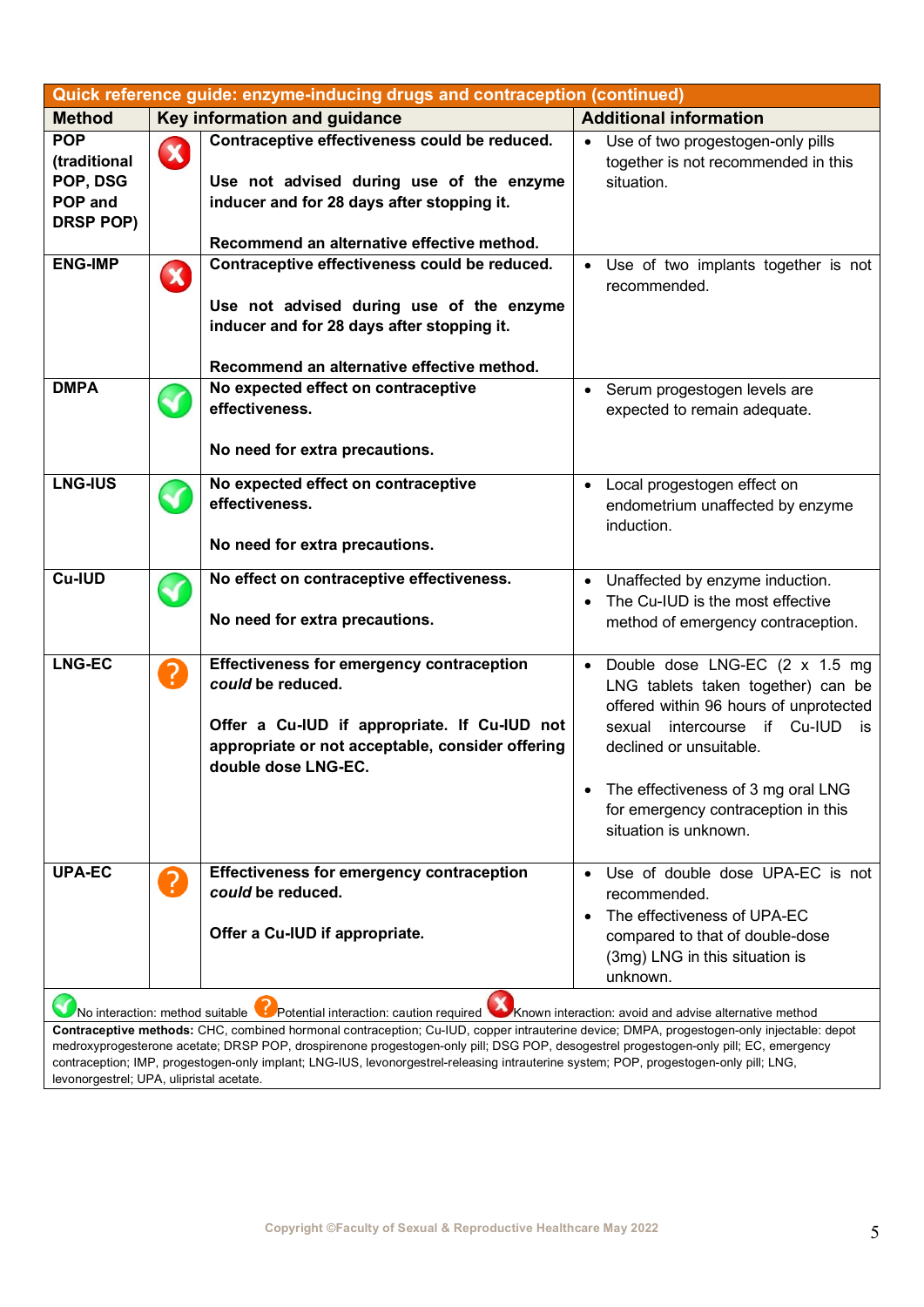# **5. Contraception during use of drugs that cause vomiting or severe diarrhoea**

Severe drug-induced diarrhoea or vomiting is predicted to reduce the bioavailability of oral contraceptive steroids.

| Quick reference: Contraception and drugs that cause vomiting or severe diarrhoea                                                                                                                                                                                                                                                                                          |                                                                                                                                                                                                                                                                                                                   |  |  |  |
|---------------------------------------------------------------------------------------------------------------------------------------------------------------------------------------------------------------------------------------------------------------------------------------------------------------------------------------------------------------------------|-------------------------------------------------------------------------------------------------------------------------------------------------------------------------------------------------------------------------------------------------------------------------------------------------------------------|--|--|--|
| Key information and guidance<br><b>Method</b>                                                                                                                                                                                                                                                                                                                             |                                                                                                                                                                                                                                                                                                                   |  |  |  |
| <b>CHC</b><br><b>POP</b>                                                                                                                                                                                                                                                                                                                                                  | Follow missed pill rules if vomiting occurs within a few hours of pill taking (see manufacturer<br>$\bullet$<br>instructions) or if severe diarrhoea persists for >24 hours<br>If an individual has persistent vomiting or diarrhoea, consider non-oral contraception<br>Consistent use of condoms is recommended |  |  |  |
| <b>IMP</b><br><b>DMPA</b><br><b>LNG-IUS</b><br><b>Cu-IUD</b>                                                                                                                                                                                                                                                                                                              | No interaction<br>٠<br>No need for additional precautions                                                                                                                                                                                                                                                         |  |  |  |
| <b>LNG-EC</b><br><b>UPA-EC</b>                                                                                                                                                                                                                                                                                                                                            | Note that the Cu-IUD is the most effective method of EC and is unaffected by vomiting and<br>$\bullet$<br>diarrhoea.<br>If vomiting occurs within 3 hours of pill taking or severe diarrhoea persists for >24 hours, a<br>repeat dose should be given                                                             |  |  |  |
| No interaction: method suitable Potential interaction: caution required Known interaction: avoid and advise alternative method                                                                                                                                                                                                                                            |                                                                                                                                                                                                                                                                                                                   |  |  |  |
| Contraceptive methods: CHC, combined hormonal contraception; Cu-IUD, copper intrauterine device; DMPA, progestogen-only injectable: depot<br>medroxyprogesterone acetate; EC, emergency contraception; IMP, progestogen-only implant; LNG-IUS, levonorgestrel-releasing intrauterine system;<br>POP, progestogen-only pill; LNG, levonorgestrel; UPA, ulipristal acetate. |                                                                                                                                                                                                                                                                                                                   |  |  |  |

# **6. Interaction between ulipristal acetate and other hormonal contraception**

Ulipristal acetate is a progesterone receptor modulator that could compete with contraceptive progestogens at the progestogen receptor (see Section 3.2). Quick starting hormonal contraception after ulipristal acetate 30mg taken for emergency contraception (UPA-EC) can reduce the ability of the UPA-EC to delay ovulation. Theoretically, UPA could reduce effectiveness of hormonal contraception, but this has not been demonstrated to date in clinical studies.

| Quick reference: Use of ulipristal acetate with (or around the time of use of) other hormonal                                                   |                                     |                                                                                                      |  |  |
|-------------------------------------------------------------------------------------------------------------------------------------------------|-------------------------------------|------------------------------------------------------------------------------------------------------|--|--|
| contraception                                                                                                                                   |                                     |                                                                                                      |  |  |
| <b>Method</b>                                                                                                                                   | <b>Key information and guidance</b> |                                                                                                      |  |  |
| <b>CHC</b>                                                                                                                                      |                                     | Hormonal contraception should not be quick started until 5 days after UPA-EC administration<br>٠     |  |  |
| <b>POP</b>                                                                                                                                      |                                     | Consistent use of condoms is recommended during the 5 days waiting and until the method<br>$\bullet$ |  |  |
| <b>IMP</b>                                                                                                                                      | ?                                   | started becomes effective                                                                            |  |  |
| <b>DMPA</b>                                                                                                                                     |                                     | UPA-EC could be less effective if a progestogen has been used in the previous 7 days<br>$\bullet$    |  |  |
| <b>LNG-IUS</b>                                                                                                                                  |                                     | LNG-IUS should not be inserted until pregnancy can be excluded<br>$\bullet$                          |  |  |
|                                                                                                                                                 |                                     | UPA-EC could be less effective if a progestogen has been used in the previous 7 days<br>$\bullet$    |  |  |
| <b>Cu-IUD</b>                                                                                                                                   |                                     | No interaction<br>٠                                                                                  |  |  |
|                                                                                                                                                 |                                     | No need for additional precautions<br>$\bullet$                                                      |  |  |
| <b>LNG-EC</b>                                                                                                                                   |                                     | LNG-EC should not be used until 5 days after UPA-EC administration<br>$\bullet$                      |  |  |
|                                                                                                                                                 |                                     | LNG-EC can be used more than once in the same cycle if there is further unprotected                  |  |  |
|                                                                                                                                                 |                                     | intercourse                                                                                          |  |  |
| <b>UPA-EC</b>                                                                                                                                   |                                     | UPA-EC can be used more than once in the same cycle if there is further unprotected                  |  |  |
|                                                                                                                                                 |                                     | intercourse                                                                                          |  |  |
| No interaction: method suitable Potential interaction: caution required Known interaction: avoid and advise alternative method                  |                                     |                                                                                                      |  |  |
| Contraceptive methods: CHC, combined hormonal contraception; Cu-IUD, copper intrauterine device; DMPA, progestogen-only injectable: depot       |                                     |                                                                                                      |  |  |
| medroxyprogesterone acetate; EC, emergency contraception; IMP, progestogen-only implant; LNG-IUS, levonorgestrel-releasing intrauterine system; |                                     |                                                                                                      |  |  |
| POP, progestogen-only pill; LNG, levonorgestrel; UPA, ulipristal acetate.                                                                       |                                     |                                                                                                      |  |  |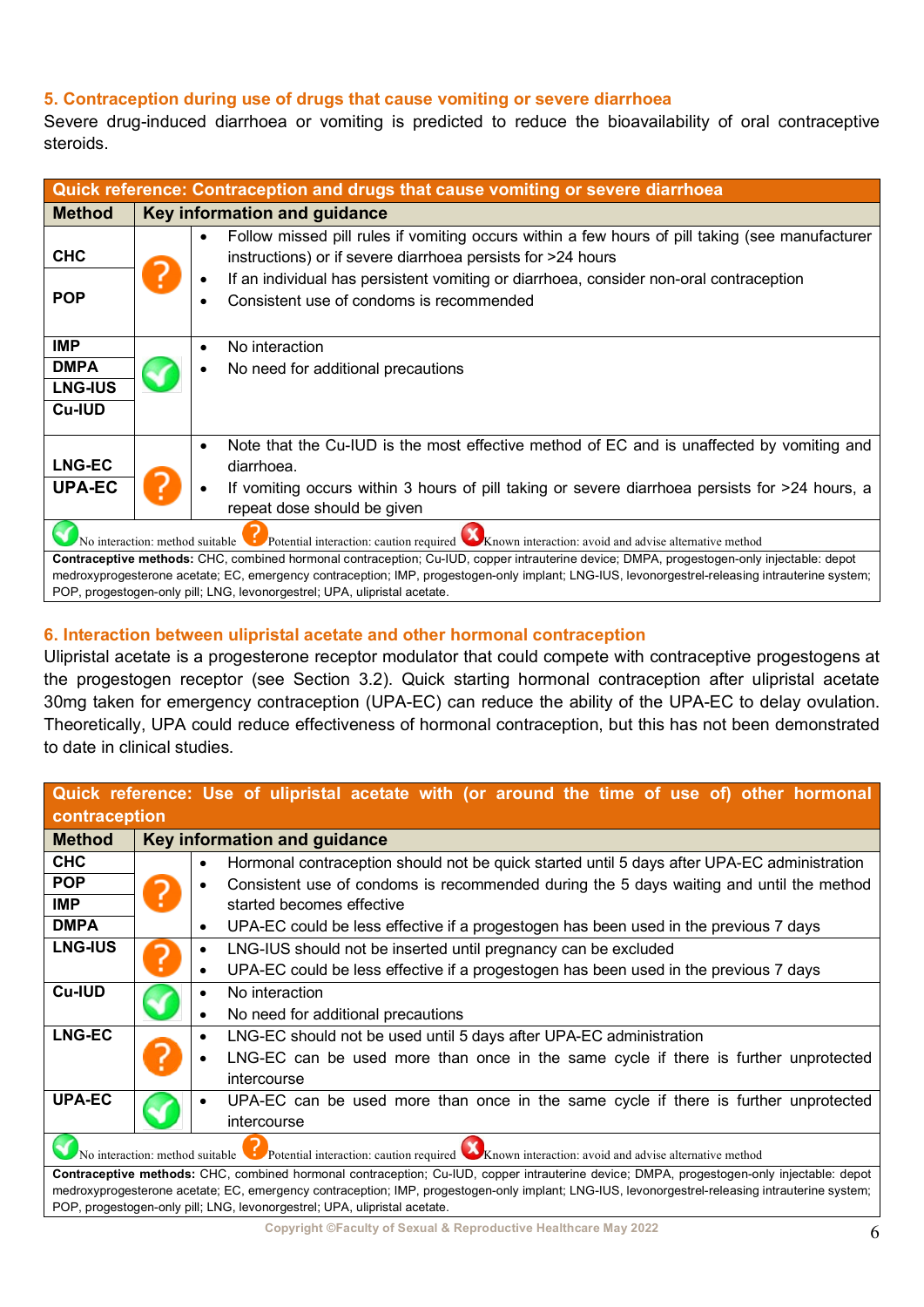### **7. What information about drug interactions should be provided to the user?**

Having checked that there are no relevant drug interactions, the contraceptive provider should:

- Inform individuals using (or considering use of) combined hormonal contraception, progestogen-only pills and the etonogestrel implant about the potential for interactions with prescription, non-prescription and recreational drugs, and herbal preparations/dietary supplements. They should be advised to seek the advice of a healthcare professional before starting any new drugs, herbal preparations, or supplements.
- Advise users of intrauterine contraception (both the copper IUD and levonorgestrel-releasing intrauterine systems) and injectable contraception that the contraceptive effectiveness of these methods is not known to be affected by any drug interactions.

# **8. An important reminder about contraception during use of teratogenic (or potentially teratogenic) drugs**

It is essential that individuals using known teratogenic drugs or drugs with potential teratogenic effects use highly effective contraception both during use of the teratogen and for the recommended timeframe after discontinuation. **[A pregnancy prevention plan](https://www.gov.uk/guidance/valproate-use-by-women-and-girls) should be in place to ensure there is no risk of conception.** 

Note that some teratogenic drugs are also enzyme-inducers.

**During use of a teratogen that is NOT an enzyme inducer (and no other enzyme-inducing drug being taken)** use of the etonogestrel implant, the copper IUD or a levonorgestrel-releasing IUS is recommended. If combined hormonal contraception, a progestogen-only pill or depot medroxyprogesterone acetate is used, condoms should be used reliably in addition.

**During use of a teratogen that is an enzyme inducer or a potential enzyme inducer (or if an enzymeinducing drug is also being taken)** use of the copper IUD, a levonorgestrel-releasing IUS, or depot medroxyprogesterone acetate PLUS condoms is recommended. Use of combined hormonal contraception, progestogen-only pills and the etonogestrel implant is not recommended. See **[FSRH CEU guidance](https://www.fsrh.org/documents/fsrh-ceu-statement-contraception-for-women-using-known/)** and **[MHRA guidance](https://www.gov.uk/drug-safety-update/medicines-with-teratogenic-potential-what-is-effective-contraception-and-how-often-is-pregnancy-testing-needed)**.

Detailed information regarding teratogenic drugs is available from the **[UK Teratology Information Service](http://www.uktis.org/)  [\(UKTIS\) website](http://www.uktis.org/)***.*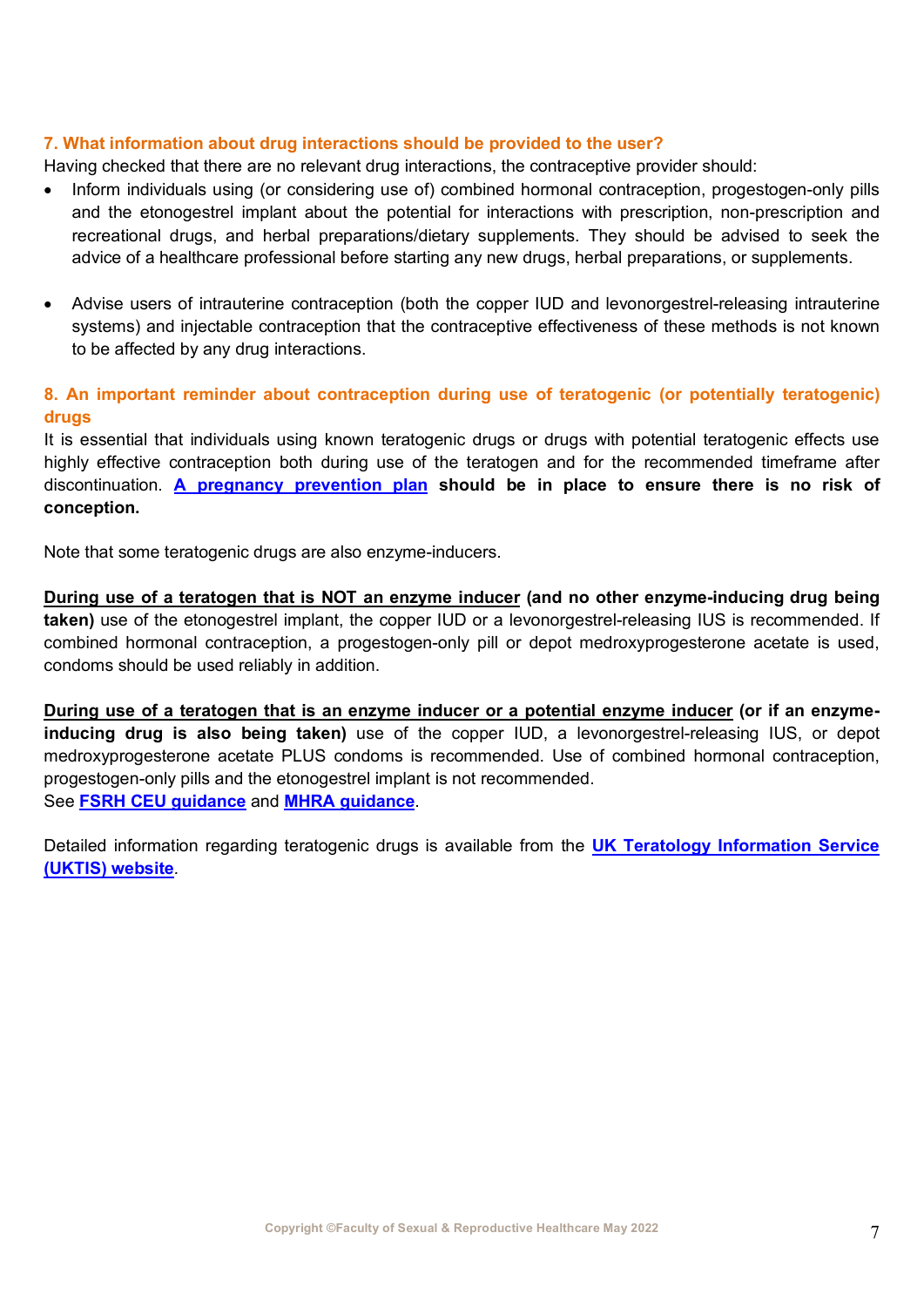#### <span id="page-7-0"></span>**9. Frequently asked questions**

**Q: Does topiramate affect contraceptive effectiveness of oral contraception and the etonogestrel implant?**

A: The evidence suggests that topiramate has enzyme-inducing activity at higher, but not at lower doses.1,2 **As topiramate is a teratogen**, and because there is wide inter-individual variability in metabolism of contraceptive hormones, FSRH CEU suggests that it is preferable to err on the side of caution and consider topiramate a potential enzyme inducer, regardless of dose.

#### **Recommended contraceptive options with topiramate (see Section 8 above for clarification): Cu-IUD, LNG-IUS, DMPA plus condoms.**

#### **References**

1. Rosenfeld WE, Doose DR, Walker SA, Nayak RK. Effect of topiramate on the pharmacokinetics of an oral contraceptive containing norethindrone and ethinyl estradiol in patients with epilepsy. *Epilepsia* (1997) 38, 317–23.

2. Doose DR, Wang S-S, Padmanabhan M, Schwabe S, Jacobs D, Bialer M. Effect of topiramate or carbamazepine on the pharmacokinetics of an oral contraceptive containing norethindrone and ethinyl estradiol in healthy obese and nonobese female subjects. *Epilepsia* (2003) 44, 540–9

#### **Q: What advice should be given to users of hormonal contraception who are having surgery about the effect of sugammadex on contraceptive effectiveness?**

A: Sugammadex (used to reverse neuromuscular blockade induced during surgery) is likely to bind some serum contraceptive progestogen (and, with less affinity, estrogen). The effect is short-lived: sugammadex has a half-life of <2 hours and most is excreted well within 24 hours after administration. The Summary of Product Characteristics for sugammadex<sup>1</sup> suggests that exposure to progestogen might be reduced by about one third and that administration of a bolus dose of sugammadex might be equivalent to one missed dose of oral contraception (combined or progestogen-only pills).

Risk of pregnancy associated with administration of sugammadex to users of hormonal contraception would be expected to be low, particularly with the LNG-IUS (which acts locally on endometrium) or DMPA (which achieves high serum progestogen levels).

**Suggested good practice: Erring on the side of caution, and aligning with the SPC recommendation, FSRH CEU suggests that following a bolus of sugammadex users of oral contraception should follow missed pill rules for one missed pill (assuming otherwise correct pill use) and users of non-oral hormonal contraception should use condoms for 7 days after sugammadex.**

#### **Reference**

1. emc. Merck Sharp & Dohme (UK) Limited. Bridion 100mg/ml solution for injection. Last updated on emc 11 March 2022. Available online [here](https://www.medicines.org.uk/EMC/medicine/21299/SPC/Bridion+100+mg+ml+solution+for+injection/#gref) (accessed 01/04/2022)

#### **Q: Does hormonal contraception affect dose requirement of thyroxine?**

A: Oral HRT can increase requirement for thyroxine in some individuals with hypothyroidism by increasing thyroid binding globulin. A similar effect might be expected with combined oral contraception. There is not study evidence to indicate a clinically important effect of combined contraception on thyroxine exposure, but it is possible that thyroxine dose would require adjustment (increase) when combined oral contraception is started. Transdermal HRT, which avoids first-pass hepatic metabolism appears to have less effect on thyroid binding globulin; it is not known whether this is true also for non-oral combined hormonal contraception.<sup>1</sup>

### **Suggested good practice: In individuals taking thyroxine, consider checking TFT about 6 weeks after initiation of combined hormonal contraception.**

#### **Reference**

1. Preston CL (ed), *Stockley's Drug Interactions*. Thyroid hormones + Oestrogens. Last modification:09-Mar-2015. London: Pharmaceutical Press. Available onlin[e here](https://www.medicinescomplete.com/#/content/stockley/x38-4082) (accessed 01/04/2022).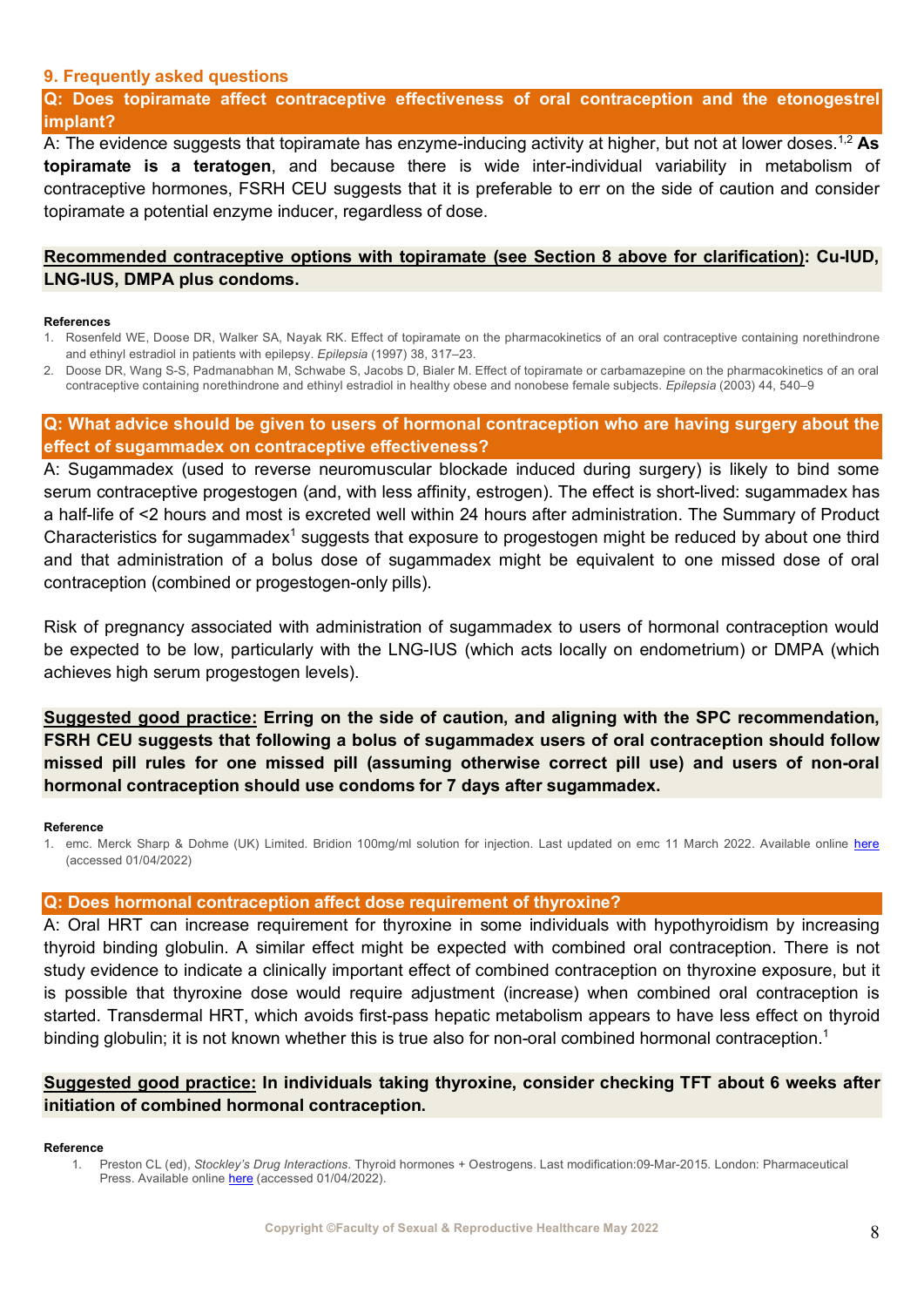#### **Q: What contraception is suitable for someone using lamotrigine?**

A: There are two important considerations relating to interaction between lamotrigine and hormonal contraception:

#### *1. Effect of contraceptive hormones on lamotrigine*

Estrogen in combined hormonal contraception appears to induce glucuronidation of lamotrigine, significantly reducing serum lamotrigine levels. This could result in reduced seizure control (or reduced effectiveness of lamotrigine for other indications) when combined hormonal contraception is started and during pill taking. Conversely, there could be a risk of lamotrigine toxicity during any hormone-free interval taken. It is possible that the effect of combined hormonal contraception on glucuronidation of lamotrigine may be reduced if an individual is also taking valproate (which inhibits glucuronidation).

Desogestrel might increase exposure to lamotrigine in some individuals. Evidence relating to effect of other progestogen-only contraceptives on serum lamotrigine levels is extremely limited.

#### **See overall suggested good practice points for lamotrigine/hormonal contraception below.**

#### *2. Effect of lamotrigine on contraception*

Lamotrigine appears to reduce (modestly) exposure to contraceptive progestogens: a small study of concomitant use of combined hormonal contraception (ethinylestradiol/levonorgestrel) and lamotrigine demonstrated reduced exposure to levonorgestrel and reduced ovarian suppression and breakthrough bleeding (although no ovulation was observed). The resulting effect on contraceptive effectiveness of combined hormonal contraception is not known (and interaction between lamotrigine and progestogen-only contraceptives has not been studied). It is possible that lamotrigine could reduce effectiveness of hormonal contraception.1

**Suggested good practice points: If use of combined hormonal contraception is unavoidable, lamotrigine dose may need to be increased (potentially as much as two-fold) and serum lamotrigine levels monitored to avoid reduction in effectiveness of lamotrigine. It is suggested that a continuous combined hormonal contraceptive regimen (with no hormone-free interval) is used to avoid cyclical changes in lamotrigine levels.** 

**Individuals using lamotrigine who commence a progestogen-only contraceptive should be vigilant for signs of lamotrigine toxicity (dizziness, ataxia, diplopia). Consider monitoring serum lamotrigine levels when the progestogen is stopped.**

**It is suggested that when hormonal contraception is started or stopped by an individual using lamotrigine, this should be done in consultation with the individual's GP or neurologist/psychiatrist so that any dose adjustments required can be made.**

**It is possible that contraceptive effectiveness of combined hormonal contraception, all progestogenonly pills and the etonogestrel implant could be reduced during use of lamotrigine. There are no study data to inform this. It is suggested that, erring on the side of caution, additional reliable use of condoms should be advised with these contraceptive methods. Contraceptive effectiveness of depot medroxyprogesterone acetate and levonorgestrel-releasing intrauterine systems (as well as copper intrauterine devices) is not expected to be affected by lamotrigine.** 

#### **Reference**

<sup>1.</sup> Preston CL (ed), *Stockley's Drug Interactions*. Combined hormonal contraceptives + Lamotrigine. Last modification: 24-Apr-2017. London: Pharmaceutical Press. Available online [here](https://www.medicinescomplete.com/#/content/stockley/x12-2775) (accessed 01/04/2022).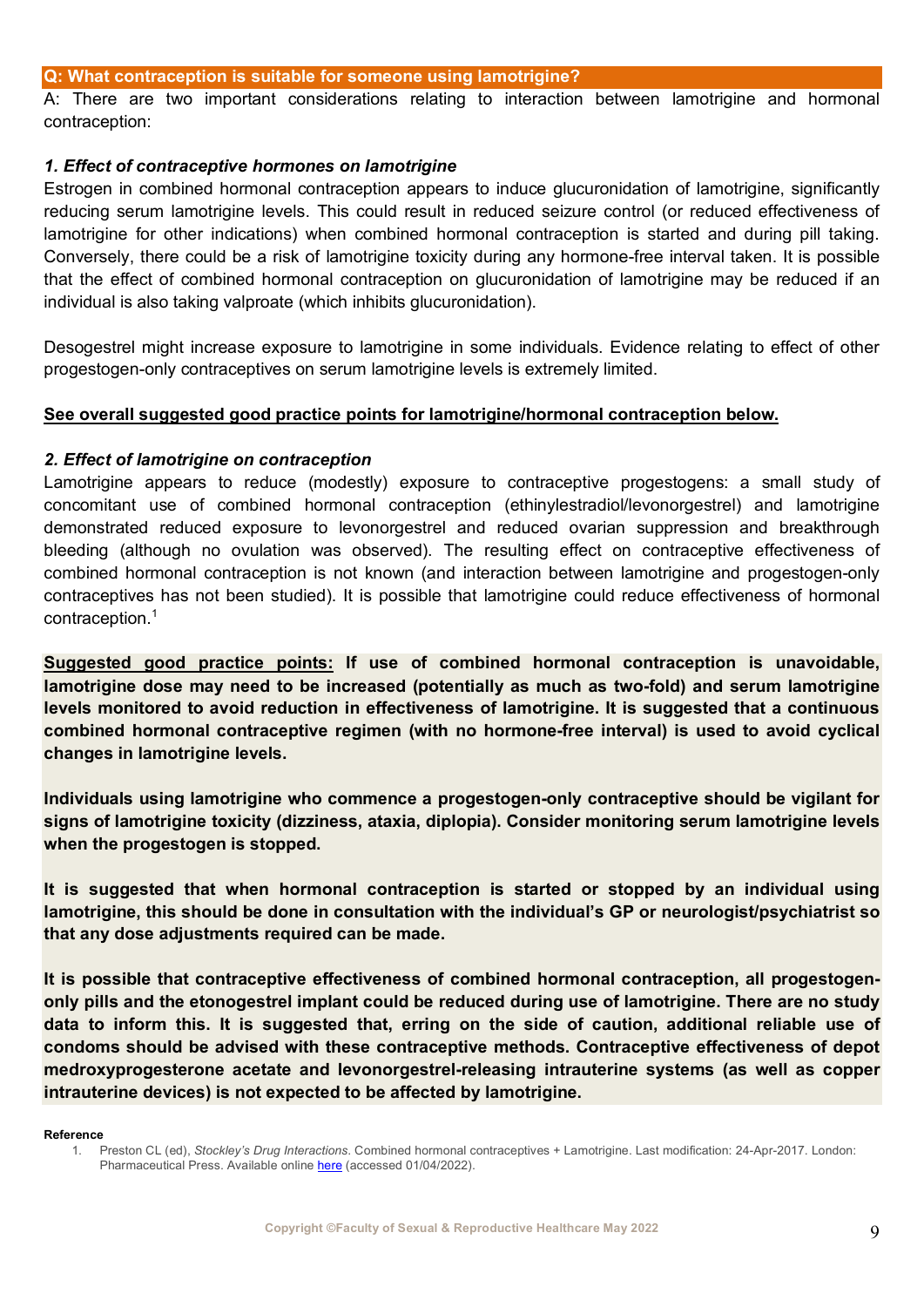#### **Q: Is griseofulvin an enzyme inducer?**

A: Griseofulvin does not appear to be an enzyme inducer, but there are some individual case reports describing change in bleeding pattern and/or pregnancy in users of oral hormonal contraception during concomitant use of griseofulvin. The mechanism by which griseofulvin might affect contraceptive effectiveness is unknown $1$ 

**Suggested good practice: Risk of contraceptive failure is uncertain, but because griseofulvin is a potential teratogen, caution is recommended. Users of combined hormonal contraception, progestogen-only pills and the etonogestrel implant should be advised to use condoms reliably in addition. It is considered that contraceptive effectiveness of depot medroxyprogesterone acetate and levonorgestrel-releasing intrauterine systems (as well as copper intrauterine devices) is unlikely to be affected by griseofulvin.** 

#### **Reference**

1. Preston CL (ed), *Stockley's Drug Interactions*. Hormonal contraception + Griseofulvin. Last modification:03-Apr-2018. London: Pharmaceutical Press. Available onlin[e here](https://www.medicinescomplete.com/#/content/stockley/x12-0685) (accessed 01/04/2022).

#### **Q: Is ulipristal acetate affected by drugs that affect gastric pH?**

A: In one small study a single very low (10mg) dose of ulipristal acetate was administered either alone or during use of esomeprazole. Exposure to ulipristal acetate was reduced.<sup>1</sup> It is not known how this would affect effectiveness of ulipristal acetate 30mg for emergency contraception, and effectiveness of ulipristal acetate for emergency contraception in individuals using other drugs that increase gastric pH has not been studied.

**It is possible that drugs that increase gastric pH could reduce effectiveness of ulipristal acetate 30mg for emergency contraception. Other hormonal contraceptives are not affected.** 

**Suggested good practice: If emergency contraception is required during use of a drug that increases gastric pH, FSRH CEU suggests that a copper IUD should be offered if indicated. If a copper IUD is not appropriate or is not acceptable, levonorgestrel oral emergency contraception can be offered within 96 hours of unprotected intercourse. Ulipristal acetate oral emergency contraception can be offered, but it is possible that effectiveness could be reduced.**

#### **Reference**

1. Pohl O, Osterloh I, Lecomte V, Gotteland JP. Changes in gastric pH and in pharmacokinetics of ulipristal acetate - a drug-drug interaction study using the proton pump inhibitor esomeprazole. *Int J Clin Pharmacol Ther* (2013) 51, 26–33

### **Acknowledgements**

This guidance was developed by the FSRH CEU with expert support from Claire Preston, Editor of Stockley's Drug Interactions (Pharmaceutical Press)

*The Clinical Effectiveness Unit (CEU) was formed to support the Clinical Effectiveness Committee of the Faculty of Sexual & Reproductive Healthcare (FSRH), the largest UK professional membership organisation working at the heart of sexual and reproductive healthcare (SRH). The CEU promotes evidence-based clinical practice, and it is fully funded by the FSRH through membership fees. It is based in Edinburgh, and it provides a member's enquiry service, evidence-based guidance, new SRH product reviews and clinical audit/research. [Find out more here.](https://www.fsrh.org/about-us/about-the-clinical-effectiveness-unit-ceu/)*